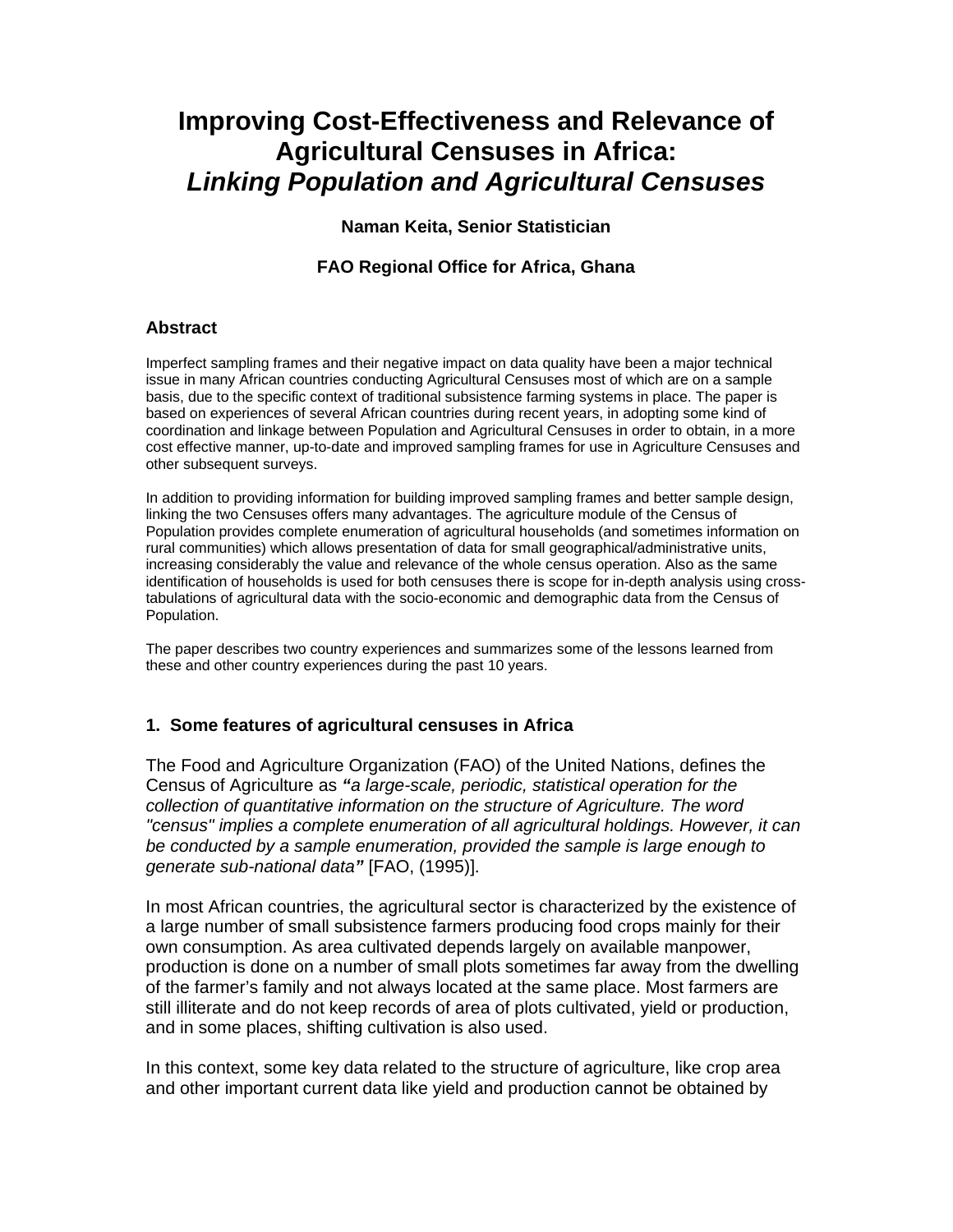direct interview of farmers<sup>1</sup>. Objective and physical measurements are required in order to generate accurate data. FAO has developed methods of measuring area, using compasses, tapes and programmable calculators. Crop cutting is used for estimation of yield and production. However, these methods are very time consuming and costly<sup>2</sup> and given the number of small farmers and plots involved, it is almost an impossible task to conduct a complete enumeration of all farms during an agricultural census. The situation may be even more difficult in countries with a large nomadic and semi-nomadic livestock sector.

This is why, for most African countries, the censuses of agriculture are being conducted on a sample basis in order to keep cost under an affordable limit. The effectiveness of the sample used to accurately represent the statistical universe of farms depends to a large extent on the quality of sampling frame used and have a considerable implication on the quality of census results.

Therefore, the availability of an appropriate sampling frame is a key issue in planning and conducting agricultural censuses in Africa. In fact some census results were never published because of the use of out dated and inappropriate sampling frame leading to obvious mis-representation of the reality.

## **2. Sample design and importance of proper sampling frame for agricultural censuses**

As stated above, because of resource limitations and constraints of traditional farming systems, sample enumeration is the most common feature of agricultural censuses in Africa. The sample design usually adopted is stratified two-stage sampling with Primary Sampling Units (PSU) being the Enumeration Areas (EA) or villages and the Secondary Sampling Units (SSU) the Agricultural Households which are often used to identify holdings $3$ .

The sampling frame used for the selection of PSUs is usually derived from the last Population Census data and the selection is done at the first stage with probability proportional to some indication of size (pps). In many cases, the population census questionnaire includes questions to all qualified members of the household about *main activity* as well as *branch of activity*. When primary census files are available and accessible, this information is sometimes used to identify agricultural households when the household head or a household member has *agriculture* as the main activity. This criteria is used to determine the number of agricultural households (or the total population of agricultural households) in the EA which may be used as size indicator.

-

<sup>1</sup> *In few countries like Cape Verde however, local measurement units are being used by farmers and provide the basis for good approximation of crop area.* 2 *With the increased precision of Global Positioning Systems (GPS), there are very promising prospects of* 

*substantially reducing the workload of field staff for crop area measurement in the near future. Several tests are being conducted to evaluate comparative advantage of this new device as compared to the traditional method using tapes and compasses.*

<sup>&</sup>lt;sup>3</sup> Usually, it is assumed that there is a one-to-one correspondence between agricultural household and holding.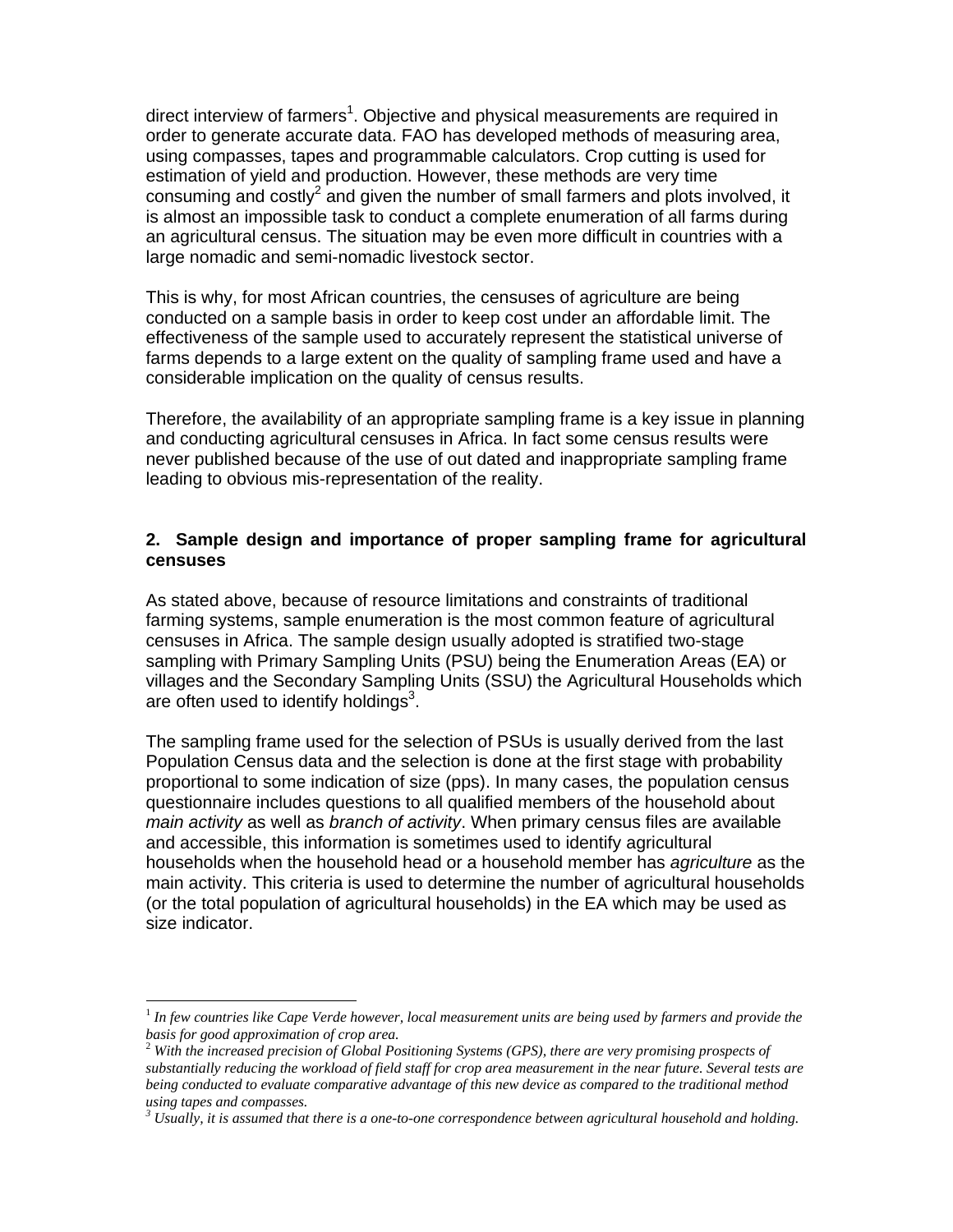However, the limits of this information and the risk of under-estimation are obvious. In many cases, the last population census is so remote that the access to basic files is almost impossible and in the absence of other information the total population of the EA or the total number of households is used for the size of the EA. In some other cases, PSUs (EAs or villages) are randomly selected with equal probability. Complete listing of agricultural households for selected PSUs is then done to build a frame for second stage selection and SSUs are selected, often a fix number with equal probability or fixed proportion, depending on the selection procedure used at first stage.

Depending on the time separating the last population census from the agricultural census, the frame used for selecting PSUs (EAs or villages) may be far from corresponding to actual situation regarding boundaries, composition and size and may be completely out-dated. Villages may have changed names, disappeared or new villages may have been created. This imperfection of sampling frames is a major source of over-all non-sampling error and has a serious impact on the quality of data generated by agricultural censuses in African countries. This is why several countries engaged in agricultural censuses in recent years have attempted to improve the situation in a cost-effective manner through better coordination of population census and agricultural census operations.

## **3. Coordination between population and agricultural censuses**

Population and agricultural censuses are large scale and very costly statistical exercises particularly for African countries, most of which have to rely on donor funding for these operations. Better coordinating these two major data collection exercises makes it possible to realize economies of scale as the infrastructure of population census may be used to collect relevant agricultural data needed for building up-dated sampling frame for the agricultural census.

The alternative of conducting an ad-hoc exercise for building a sampling frame for agricultural census will substantially increase the cost of the agricultural census operation. Experience shows that cost of agricultural censuses in the African context may vary from 3 millions dollars to 10 millions dollars (in particular if nomadic livestock is to be covered). An ad-hoc sample frame building exercise may add more than 20% to the cost of the census.

In the past, attempts of coordination between the two operations met strong resistance, as population census managers, thought that this linkage will get their operation out of focus and add a too heavy burden to the data collection exercise. In recent years however, with increasing scarcity of resources, several African countries, with advice of FAO, have adopted some type of coordination between the population census programme, in the broad sense, and the agricultural census.

Different countries have adopted different modalities of coordinating the two operations, depending on the phase of advancement of the preparatory work of the population census. The type of linkage between the two censuses vary across countries from conducting a comprehensive *pre-census* operation in conjunction with the field work for up-dating Enumeration Area maps (cartography) to including an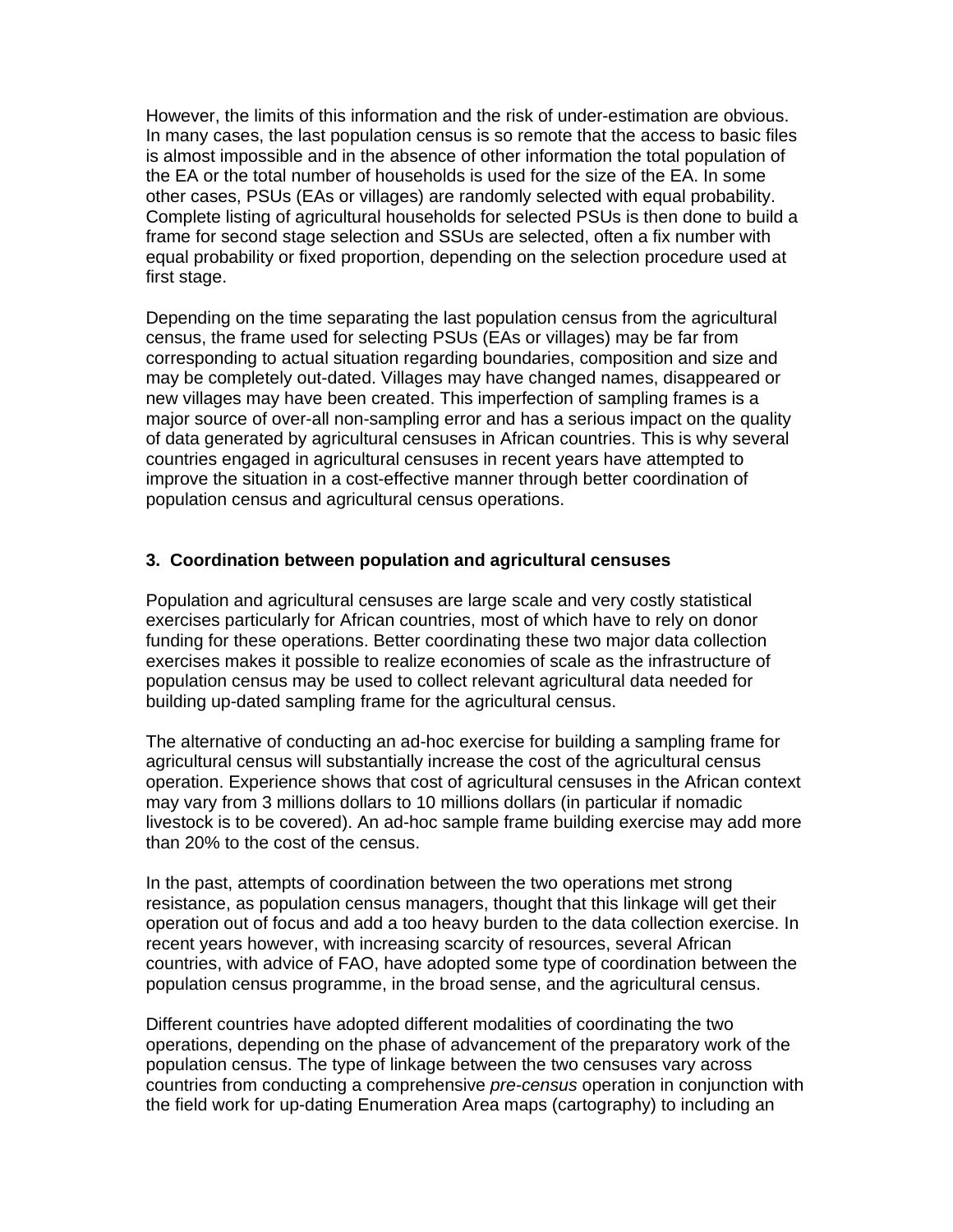*agriculture module with a minimum number of questions* into the population census questionnaire. The benefits of this linkage are many.

First of all, even with a minimum agriculture module, up-dated sampling frame with additional information on statistical units can be constructed and valuable material for more effective sample design (stratification, optimization of sample size and selection procedures) will be available. As population census is conducted on a complete enumeration basis, some of the domains for which frames are difficult to obtain are covered. This is the case for example of urban and peri-urban agriculture, horticulture crops and some other crops which are location specific or rare.

Secondly, in the case of comprehensive pre-census, data on many variables related to the structure of agriculture may be obtained on a complete enumeration basis and some very valuable agriculture related community level data may be collected. As data become available for small geographical units, the relevance and value of the whole census increase considerably given the current context of policy focus on poverty and hunger alleviation which all are known to be location specific. The growing importance of decentralization policies also increases demand for data at lower administrative units not always provided by normal sample censuses. Precensus may be considered in fact as complete enumeration phase (first phase) of a two-phase agriculture census; the second phase being conducted on a sample basis for collection of detailed structural data. Furthermore, since the same identification is used for both agriculture module and main population census questionnaire, there is scope for cross tabulation of agricultural related variables with socio-demographic variables which may add more value to data analysis.

Despite these potential benefits, the experiences conducted so far have been on an ad-hoc basis with a lot of advocacy and persuasion as collaboration between the two major Government institutions often responsible for the two censuses are not always as effective as it should be. Also, whatever technical solution is adopted (pre-census or agriculture module), there is an additional cost added to the population census exercise (questionnaires and manuals, training, enumerator's time in the field, supervision, data processing) and the coordination will work only if this is recognized and corresponding resources are made available.

# **4. Country examples**

During the 2000 round of the World Census of Agriculture, several African countries have established some kind of linkage between population and agricultural census operations, ranging from a comprehensive pre-census in conjunction with cartographic operation in the field to including a small agricultural module into the main population census questionnaire. The following countries have conducted precensuses: Togo, Senegal, and Benin. Agriculture modules were introduced in population census questionnaires by Cote d'Ivoire, Rwanda and Uganda. The two approaches are briefly described below with two country examples: Togo for the precensus and Rwanda for the agriculture module.

*Togo*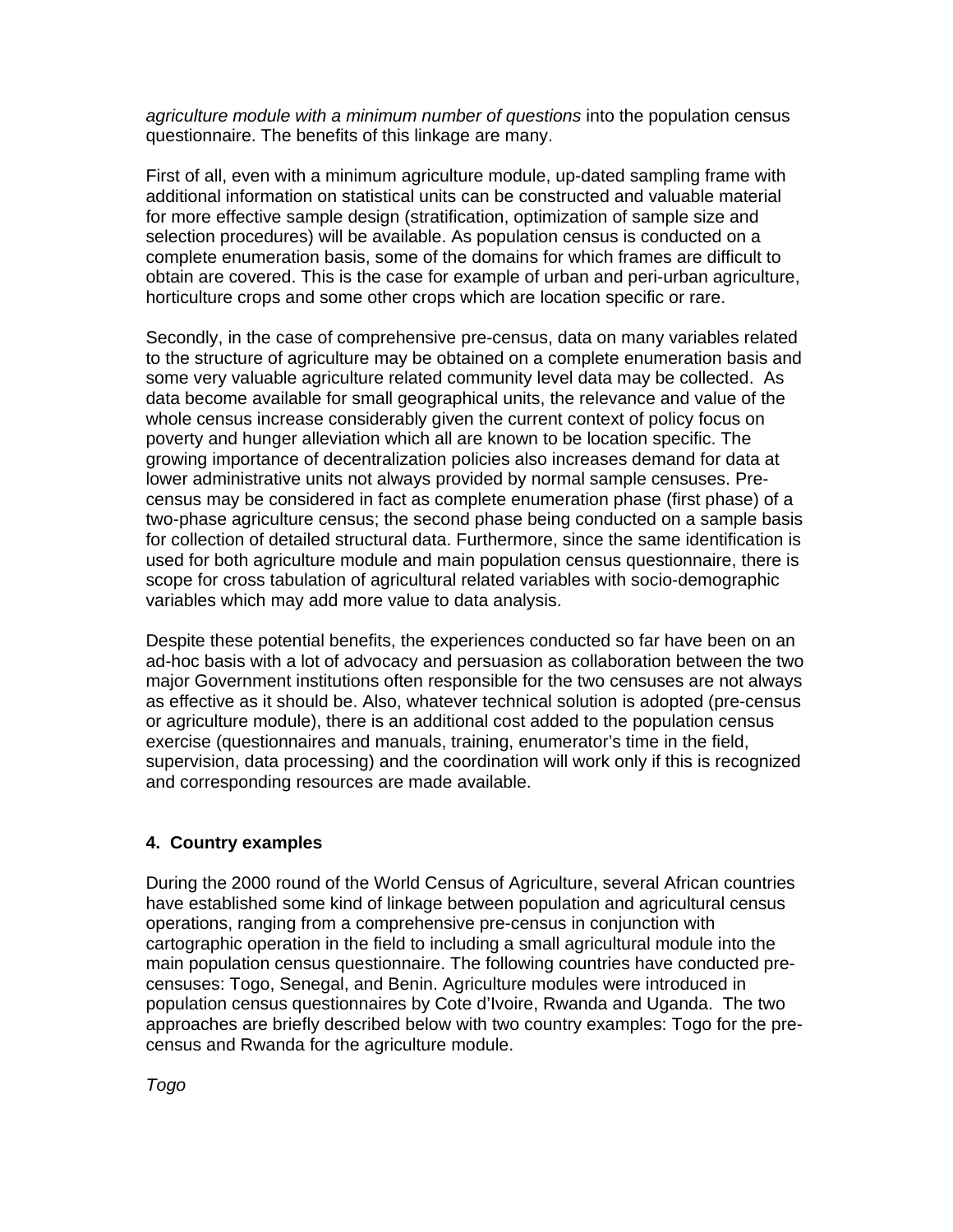Given the socio-political situation in the country in early 1990s, which led to displacement of large segments of the population, it was considered that data available from the last population census could not be used as a basis for taking the agricultural census to be taken in 1996/97. Therefore, as the country was also planning to take a new population census it was decided to coordinate the preparation of the two major operations and to conduct a joint field exercise for updating the Enumeration Area maps. In conjunction with this exercise, a pre-census of agriculture was conducted on a complete enumeration basis, taking advantage of the infrastructure being mobilized in the field.

The main purpose of the pre-census of agriculture was to collect data on rural localities and agricultural households in order to build a proper sampling frame for the up-coming agricultural census. The pre-census had three specific objectives:

- Identification of agricultural households in newly delineated Enumeration Areas as a basis for building the sample frame for the agricultural census.
- Complete enumeration of agricultural households and population in all geographical units and agro-ecological zones.
- Collection of data on relevant socio-economic characteristics of agricultural households and localities.

Data from the pre-census was to provide a sampling frame not only for the agricultural census of 1996/97 but also for all subsequent sample surveys to be conducted in the agriculture and rural sector. Data from pre-census, combined with data from pilot census was to be used to improve the efficiency of the sample design for the census through a series of studies:

- Cost of data collection at PSU level and SSU level to contribute to determination of appropriate sample size given resources available and quality requirement.
- Optimum allocation of sample between first stage and second stage depending on variability within and between PSUs.
- Determination of the most appropriate variable to be used as measure of size of PSUs: number of agricultural households, agricultural population etc.

Two main types of questionnaires were used during the pre-census of agriculture.

# **Village questionnaire:**

This questionnaire included socio-economic variables for all villages:

- Identification and general information (identification, village name, head…)
- Localization of the village
- Types of roads accessing to the village
- Infrastructure used for water and electricity
- Schools and training centers
- Economic infrastructures (market, agro-industries etc..)
- Languages spoken
- Main economic activities
- Fruit production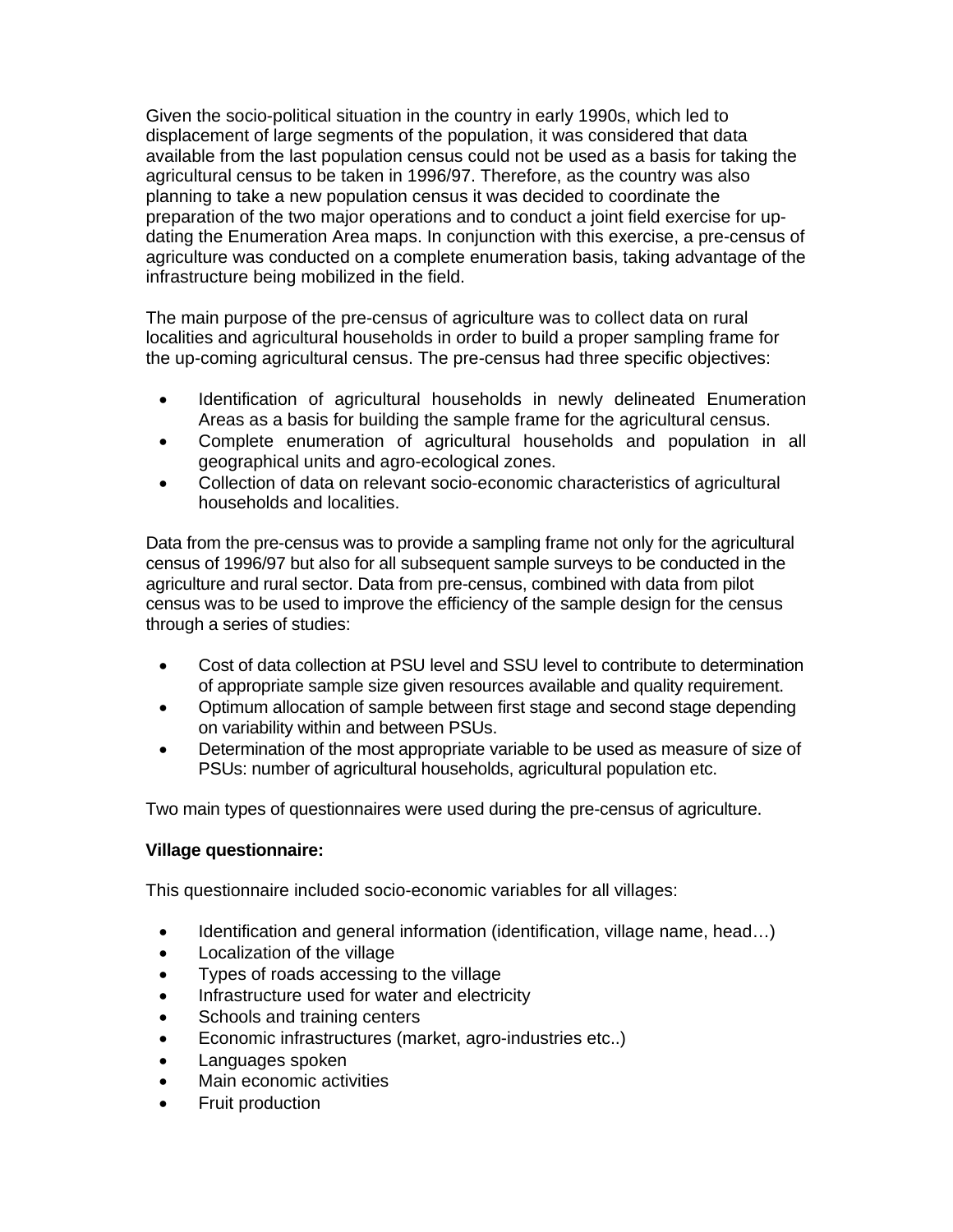# **Household questionnaire**

The following variables were included:

- **Identification of Household**
- **Socio-economic characteristics** of the head of the household and household members
- Detailed information on the **activities of the household**

The data was used to build a sampling frame for the 1996/97 agricultural census (a sample of 9000 agricultural households were selected) and subsequent annual agricultural production surveys.

In addition, a specific report analyzing data from the pre-census was published which provided valuable information on the structure of agriculture of Togo well in advance of the release of the main census report. More importantly, village level data proved to fulfill an important demand for planning institutions within the Government as well as NGOs and other intuitions operating at the field level.

# *Rwanda*

During the last Population Census (2002), the Government of Rwanda, decided to collect a limited number of information on the Agriculture and Rural Sector by adding to the main Census Questionnaire, an Agricultural Module. Given the socio-political turmoil that the country experienced in the mid-1990s an up-dated frame for agriculture was much needed. The objectives of adding this module were to:

- Provide a complete enumeration of all households of Rwanda engaged in agricultural activities (including livestock, agro-forestry and aquaculture), to serve as a basis for development of an efficient and up-to-date sampling frame.
- Provide a limited number of updated information on all agricultural households of the country, which allows for effective sample design (stratification, sample size calculation etc.) for all coming surveys in the sector.
- Analyze the agricultural data collected, which can be cross-tabulated with other census data for more in-depth analysis and presentation of a reference situation in the agricultural sector. The use of the same household identification number in the Population Census Questionnaires and in the Agricultural Module, make it possible to do automatic linkage between the files and to extract tables crossing agricultural data with other socio-economic data at all levels.

# **Agricultural Module**

- **Identification of Household**: province, district, sector, "cellule" (village), enumeration area, household number and name of head.
- **Identification of Agricultural Households** (Households operating an agricultural holding).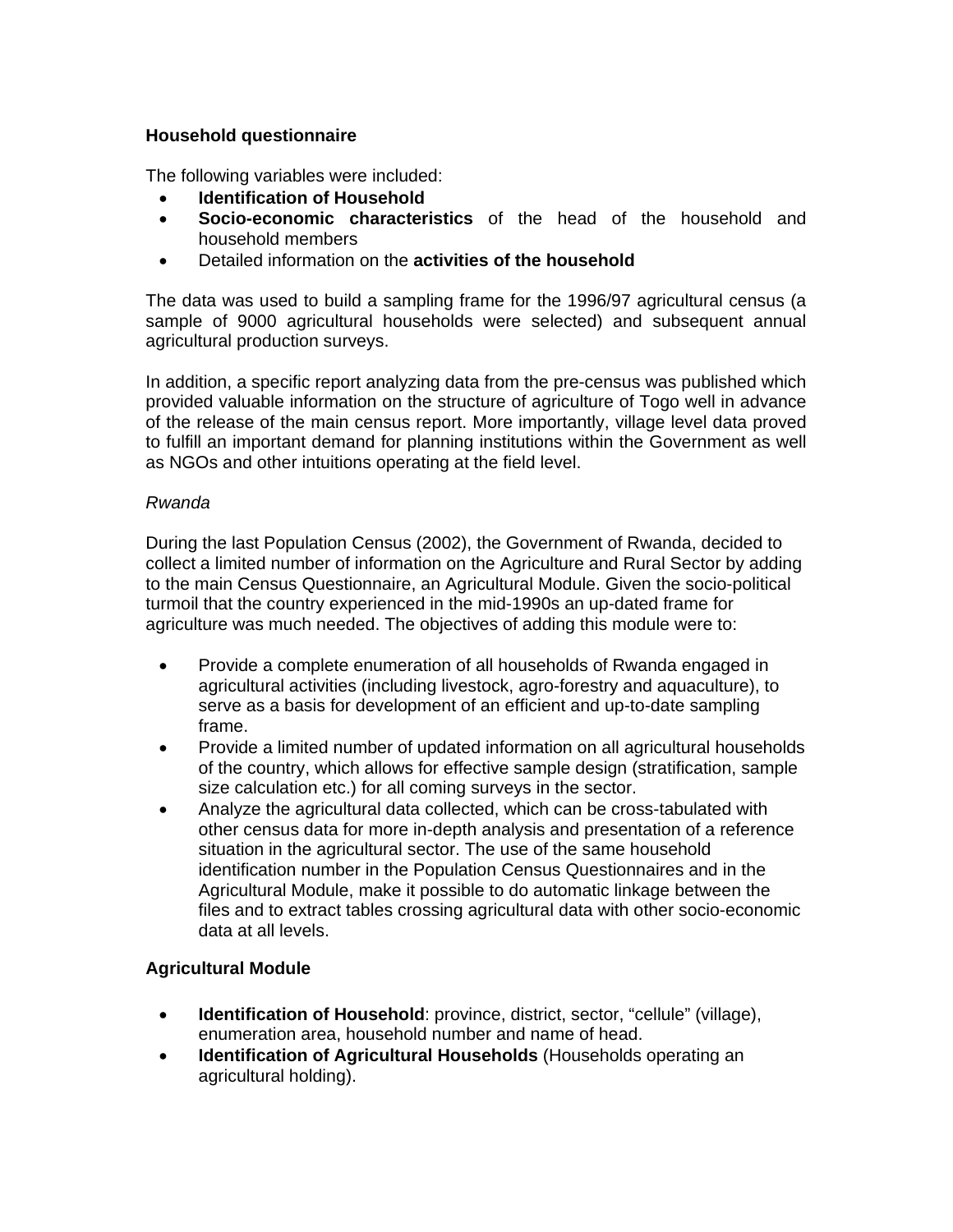- **Type of agricultural holding operated by the Household** (agriculture, livestock, fishery and all combinations)
- **Crop grown by the agricultural household** (8 main crops identified with all combinations)
- **Livestock raised and numbers** (5 main livestock identified)
- **Ownership of land**

The Population Census used a Main Questionnaire for Ordinary Households and a Form for collecting information on existing infrastructure in all villages. The census questionnaire included detailed questions related to:

- **Identification of Household**
- **Housing (and other living conditions of the Household)**
- **Individual Characteristics of Household Members**
- **Deaths during the last 12 months**

Forms for collecting detailed and geo-referenced information (using GPS), on existing infrastructure in all villages of Rwanda were also used to collect the following information:

- **Localization of the village**
- **Socio-economic and cultural infrastructure in the village** (up to 10 infrastructure may be listed with GPS coordinates)

The data collected is being used mainly to build an up-dated and effective sampling frame for the agricultural census envisaged and all sample surveys to be conducted on agriculture and rural sector. The sampling frame is made of the list of all Enumeration Areas (and villages) with the following information:

- Total number of households
- Number of agricultural households (crop, livestock, aquaculture, agro-forestry)
- Number of households engaged in crop production, in livestock, aquaculture, agro-forestry and other agricultural activities
- Number of households engaged in the production of each major crop and type of livestock.

The data collected is being also used to provide detailed tables for analysis of the agriculture sector at all major geographical levels. The following types of tables are available:

- Number of agricultural households for all Provinces and districts
- Number of agricultural households for all agro-ecological zones
- Distribution of agricultural households by province and districts and by type of activities (crop production, livestock, aquaculture, agro-forestry)
- Distribution of agricultural households by province and districts (and by agroecological zones) by type of crops and by type of type of livestock
- Livestock numbers by Province, district and agro-ecological zones.

It is envisaged to cross-tabulate data from the agricultural module with sociodemographic data from the main Population Census Questionnaire for in-depth analysis.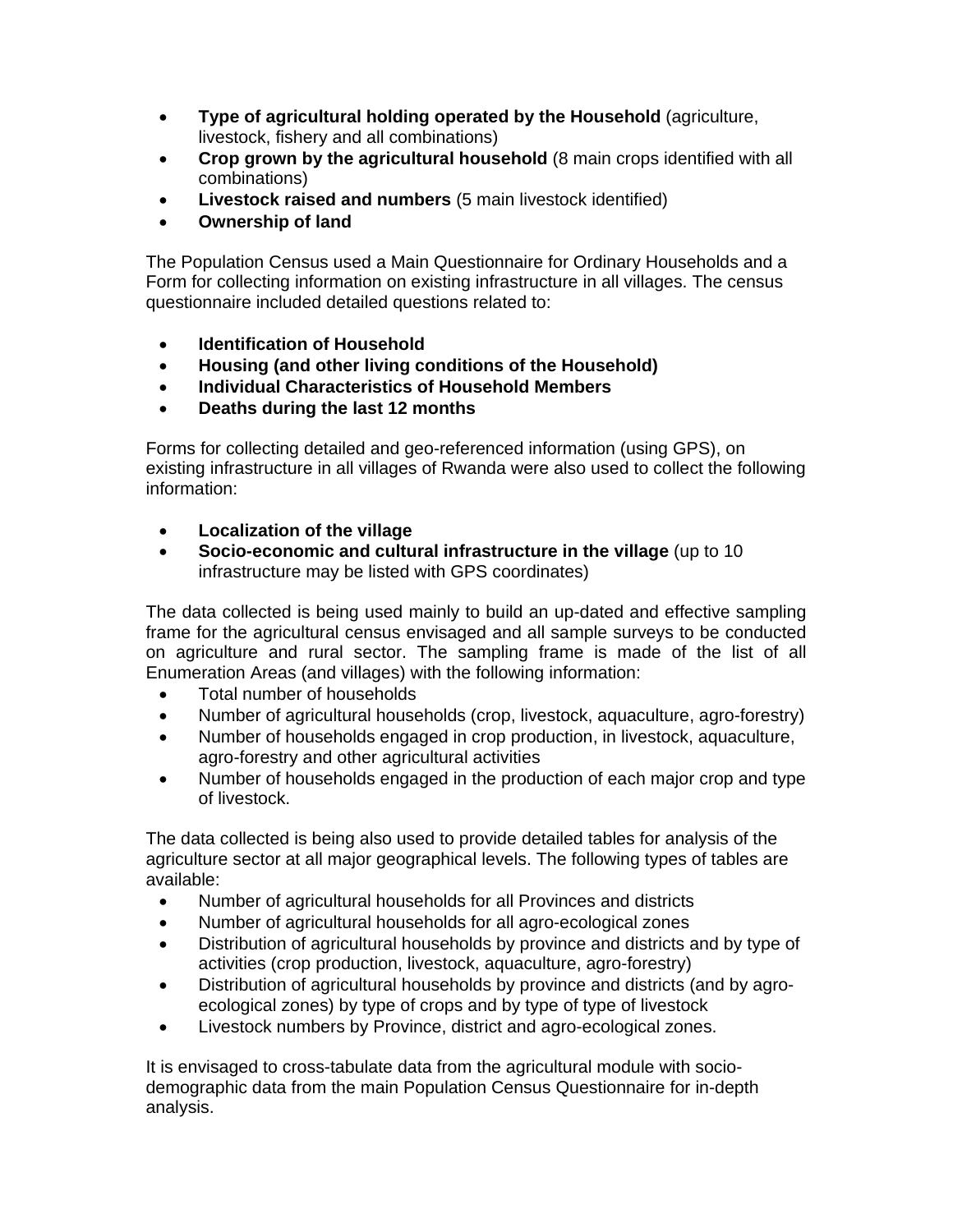# **5. Lessons learned**

## *Coordination of the two census programmes at UN level*

Despite general recommendations on coordination between Population and Agricultural Censuses in the Programmes for the World Census of Agriculture prepared by FAO for each decennial programme, the experiences conducted so far come mainly from initiatives taken at country level. Since the UNFPA and FAO are the main organizations technically sponsoring the Population and Agricultural Censuses, much stronger and coordinated recommendations as well as adequate guidelines by these organizations will provide reference to countries and facilitate the linkage of the censuses. FAO is taking necessary steps in this direction within the framework of the up-coming programme for the World Census of Agriculture 2010.

## *Modalities of linkage*

The modalities of linking the two censuses will continue to vary from one country to another as many factors are to be considered. It should however be recognized that cost implications are very different from a comprehensive pre-census to a limited module on agriculture as part of the census questionnaire. Whatever the case, additional funds will be required to cover for the extra costs for printed material (questionnaires and manuals), training, enumerators and supervisors time, and data processing. In view of the significant benefits to be gained with this linkage as compared to cost, for the agricultural census and subsequent surveys, it is worth mobilizing the extra resources needed.

# *Type of questions and variables for an agriculture module*

The experiences conducted show that, the type of questions and variables most appropriate are simple often qualitative questions (type of activity, type of crop grown, etc...) not requiring precise measurement. Given the short timeframe in which population census questionnaires are to be filled, and the type of enumerators used, attempts to get precise numbers (like livestock numbers) have failed to provide accurate results. Even data on population numbers was not precise enough in the case of the pre-census of Togo as questions were asked to household heads and detailed questions on household members were not asked.

## *Timing of the population census field operations and implication for agricultural module*

The most appropriate period for collecting adequate data on agriculture is the cropping season. Therefore for pre-censuses and agricultural modules to better capture relevant data, it is advisable that field operations be conducted during agricultural season. Fortunately, in many African countries, population censuses are conducted during the summer vacation periods in order to take advantage of the availability of large numbers of students and teachers who can be used as field personnel and this period coincides with cropping seasons in many places.